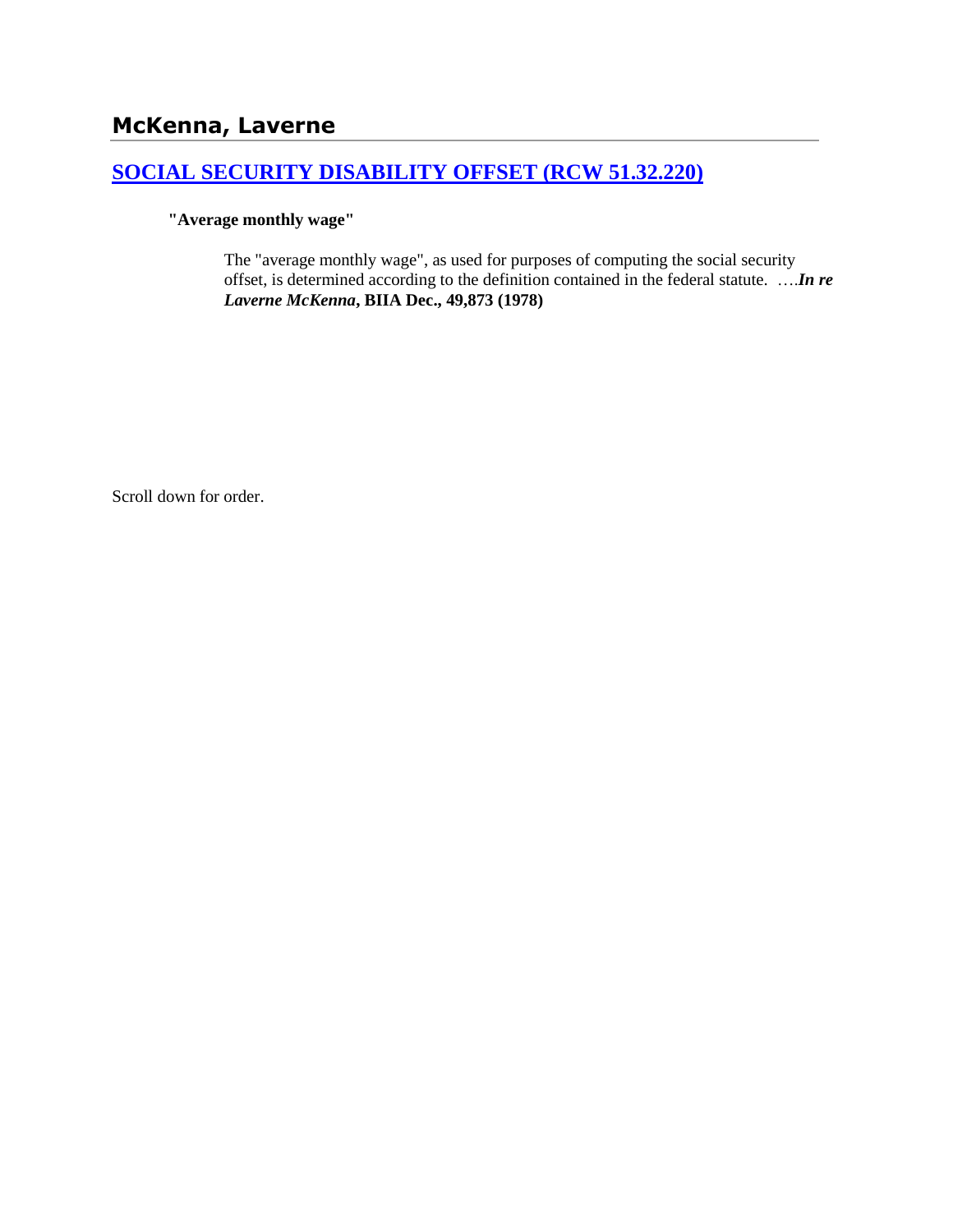### **BEFORE THE BOARD OF INDUSTRIAL INSURANCE APPEALS STATE OF WASHINGTON**

**)**

**IN RE: LaVERNE D. McKENNA ) DOCKET NO. 49,873**

**CLAIM NO. S-140794 ) DECISION AND ORDER**

APPEARANCES:

Claimant, LaVerne D. McKenna, by John Calbom

Self-insured employer, Chicago Bridge and Iron Company, by Witherspoon, Kelly, Davenport and Toole, per Ned Barnes

Department of Labor and Industries, by The Attorney General, per Thomas O'Malley, Assistant

This is an appeal filed by the claimant on April 8, 1977, from an order of the Department of Labor and Industries dated March 22, 1977, which closed this claim against the self-insured employer, Chicago Bridge and Iron Company, with a permanent partial disability award equal to 20% as compared to total bodily impairment, and with time-loss compensation as previously paid to March 22, 1977. **REVERSED AND REMANDED**.

## **DECISION**

Pursuant to RCW 51.52.104 and RCW 51.52.106, this matter is before the Board for review and decision on timely Petitions for Review filed by the claimant, the employer and the Department of Labor and Industries to a Proposed Decision and Order issued by a hearing examiner for this Board on March 24, 1978, in which the order of the Department dated March 22, 1977 was reversed, and remanded with direction to classify the claimant as permanently and totally disabled and place him on the pension rolls as of March 22, 1977, and also to make a redetermination regarding claimant's temporary total disability compensation prior to March 22, 1977, and the amount by which such compensation should have been reduced by reason of the social security offset law.

The Board has reviewed the evidentiary rulings of the hearing examiner and finds that no prejudicial error was committed and said rulings are hereby affirmed.

The general nature and background of this appeal are as set forth in the hearing examiner's Proposed Decision and Order and shall not be reiterated herein.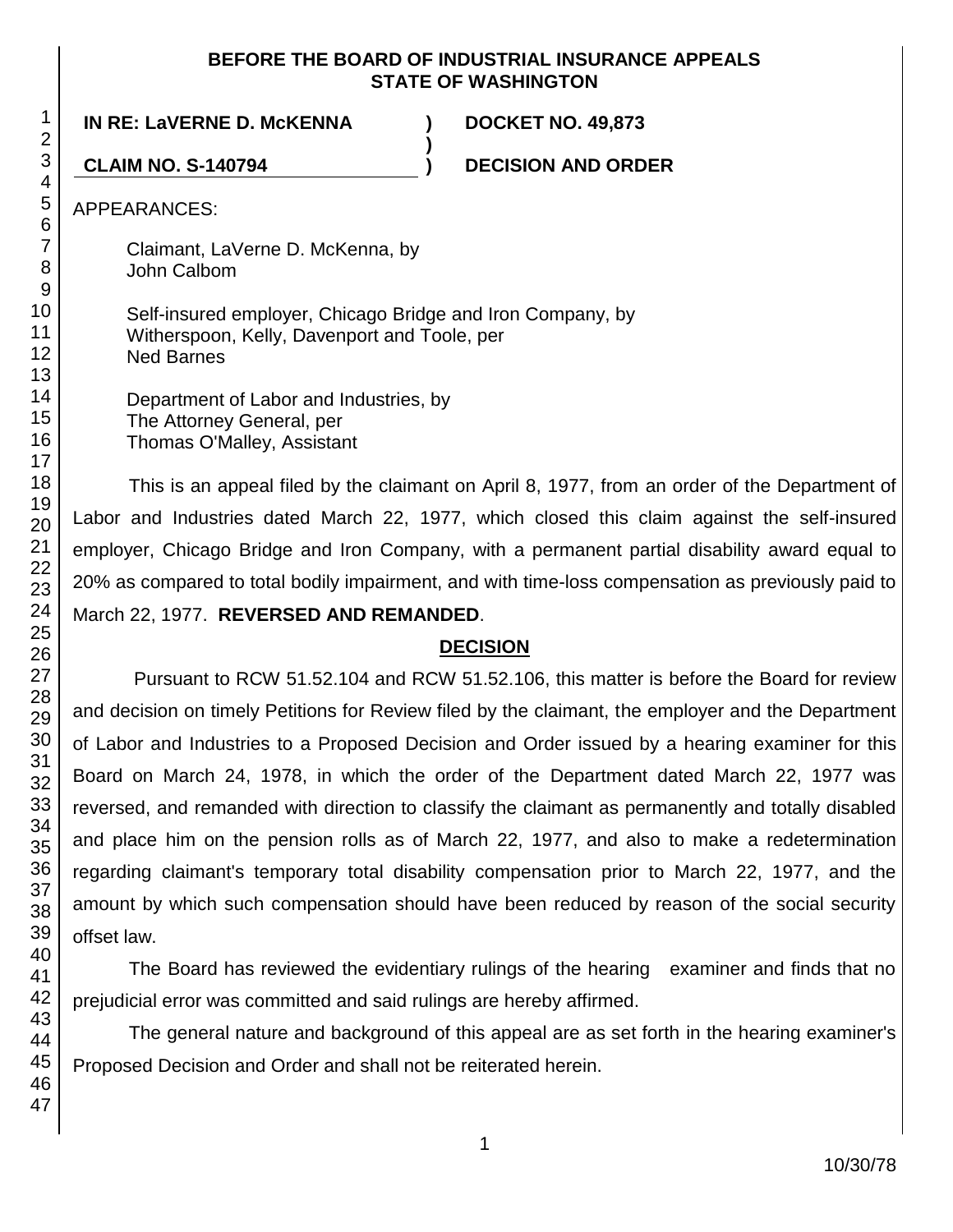As to the first issue of whether claimant was permanently totally disabled at the time of closure of this claim, we believe the hearing examiner has very adequately and fairly summarized the evidence on both sides relevant to the claimant's injury of May 9, 1974, and its disabling residuals as they affect the claimant--given his age of 56 and his limited education (6th grade), experience and training. In this regard, we have no further definitive comment to add to the hearing examiner's evaluation. It is sufficient to say that we find that the hearing examiner's determination of permanent and total disability accords with the weight of the evidence, both lay and expert, and we hereby uphold that determination.

The second issue is whether the claimant's time-loss compensation from September 8, 1975 to March 22, 1977 was correctly calculated in light of the social security offset law. The claimant makes a two- fold challenge to the offset utilized by the self-insured employer against his monthly time-loss compensation. The problem arises by virtue of the fact that the claimant is under 62 years of age and was drawing, simultaneously, both time-loss compensation and social security disability benefits. In essence, under these circumstances the law prescribes that the combined total of the state and federal benefits (i.e., the total of time-loss compensation and social security disability benefits) may not exceed 80 percent of the worker's "average current earnings." This is mandated by federal law, to wit: 42 U.S.C. 424a. Insofar as the combined total of such benefits exceeds said 80 percent figure, the excess is to be taken as a reduction from the workers' social security disability benefits--i.e., his social security disability entitlement will be "offset" by the amount of such excess thereby affecting a "cost saving" in this amount to the federal social security system.

Subsection (d) of 42 U.S.C. 424a, however, permits the individual states to take advantage of this offset (instead of the federal government), upon the passage of enabling state legislation. Specifically that subsection of the federal code provides:

> "The reduction of benefits required by this section shall not be made if the workmen's compensation law or plan under which a periodic benefit is paid provides for the reduction thereof when anyone is entitled to benefits under this subchapter on the basis of the wages and selfemployment income of an individual entitled to benefits under Section 423 of this title."

The requisite enabling legislation (RCW 51.32.220) was enacted by our Washington state lawmakers in 1975, and became effective as of September 8, of that year. Thus, from that date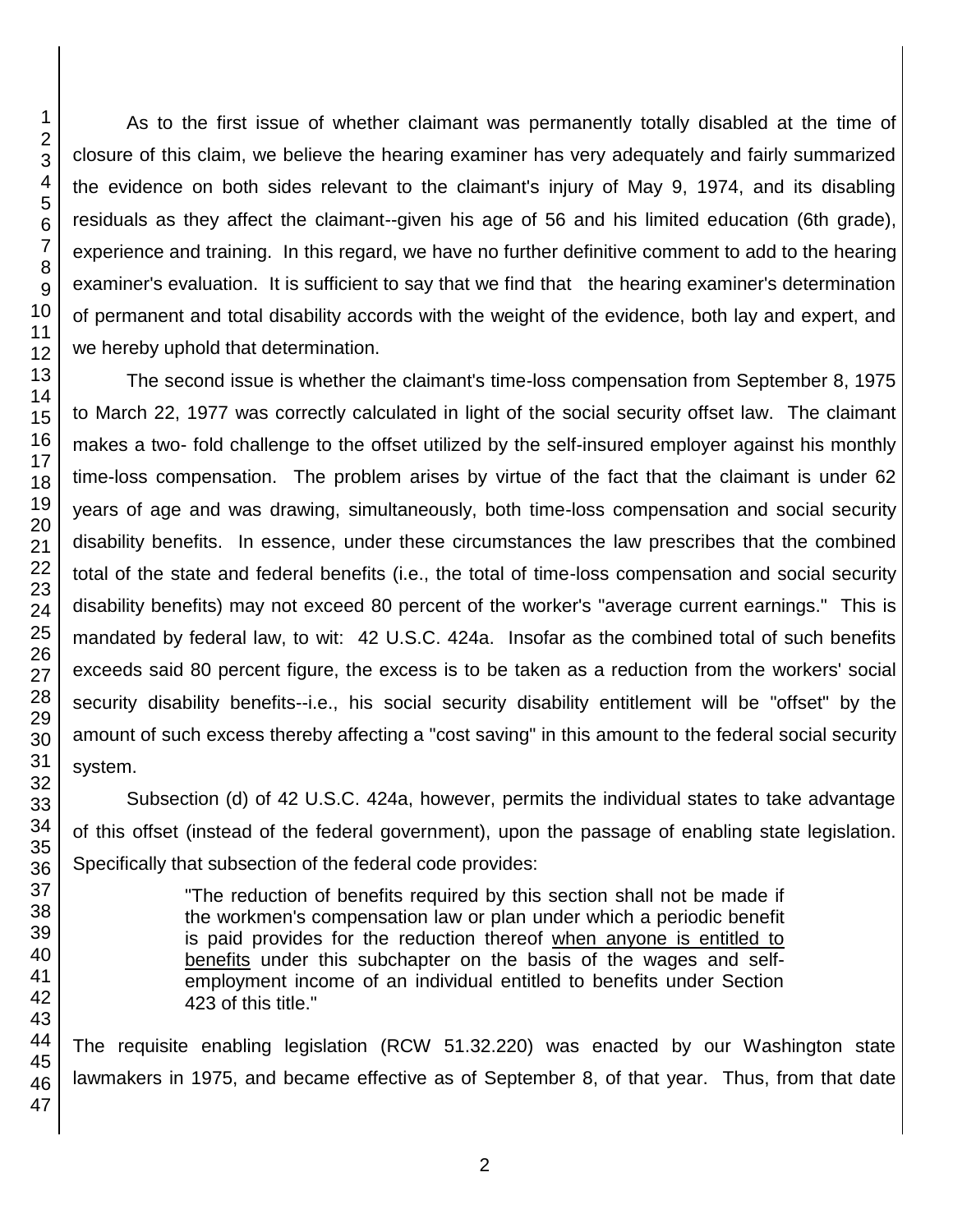forward, the "offset" in "combined receipt" cases, as mandated by 42 U.S.C. 424a, is to be taken by the state against the workers' compensation benefits (time-loss compensation or permanent total disability payments) instead of by the federal government against the social security disability benefits. Accordingly, the worker is now to receive the full benefit entitlement in social security benefits, but the workers' compensation benefits are reduced by whatever amount the combined total of workers' compensation benefits and social security disability benefits exceed 80 percent of his average current earnings. In short, the intent of the federal law and the implementation thereof by the state legislation is simply to reverse the taking of the offset so that the cost-saving benefit thereof now inures to the state workers' compensation program rather than to the federal social security program. As for the disabled worker, the intent is that he and his family receive the same amount in combined benefits as would be the case without the "offset reversal."

In the instant case, the claimant has no quarrel with the offset procedure as such. Rather, it is his position that the offset is not applicable in his case inasmuch as the combined total of his time-loss compensation entitlement and his social security disability entitlement does not reach 80 percent of his income. Under the figures supplied by the claimant, he was earning, at the time of his May 9, 1974 industrial injury herein, \$1795.20 per month. It is not controverted that the claimant's time-loss entitlement was therefore at the maximum--i.e., 75 percent of the state's average monthly wage at the time of his injury, to wit: 75 percent of \$747, or \$560 per month. His social security disability entitlement (and the amount he actually received) totaled \$577.90 per month, consisting of \$320.20 for the claimant and \$85.90 each for his wife and two children. Thus, the combined entitlement in both time-loss compensation and social security disability benefits totaled \$1137.90 per month (\$560.00 plus \$577.90), a total which, as the claimant points out, is substantially less than 80 percent of \$1795.20, the amount of his monthly wages at the time of injury. Thus, he argues, the "80 percent limitation" was not breached in his case, and he was entitled to receive time-loss compensation at the full rate of \$560 per month, without any reduction or offset therefrom.

This brings us to the heart of the claimant's theory. If his wage figure of \$1795.20 is indeed the correct basis upon which the 80 percent "combined receipt" limitation is to be calculated, then his contention that no offset is applicable against his time-loss compensation is also correct. The claimant cites as authority in this regard RCW 51.08.178, which in effect establishes or bases a worker's rate of time-loss compensation, percentagewise, on the "wages" he was earning "at the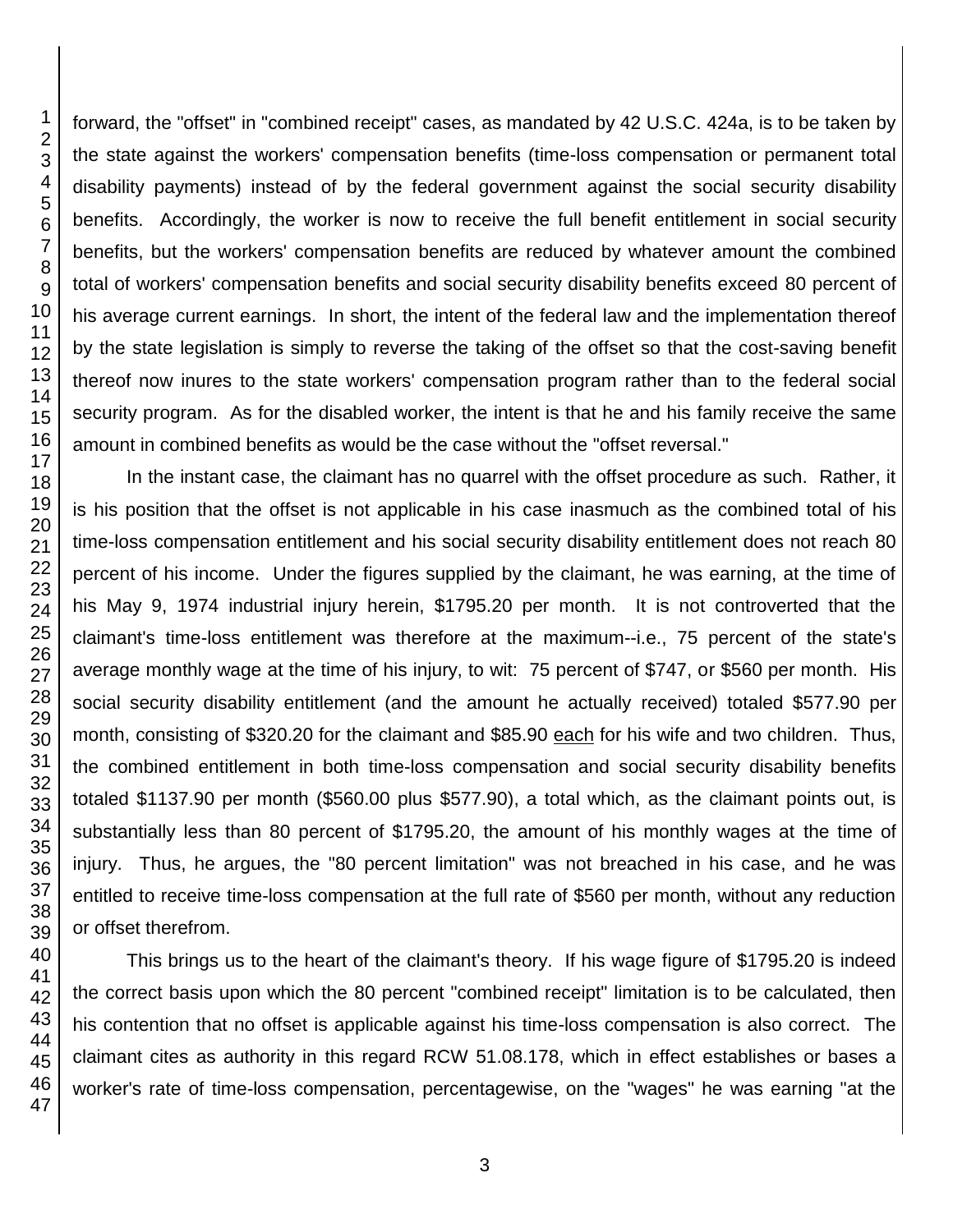time of injury," subject, of course, to the maximum of 75 percent of the average monthly wage of the state as prescribed by RCW 51.32.090(7).

The wage base upon which our state predicates a worker's rate of time-loss compensation and the wage base upon which the federal government adjudicates the amount of social security disability benefits, must be recognized as two independent, and not sister, concepts. There is no provision in the law of the State of Washington which limits the worker's "combined receipt" benefits to 80 percent of his "wages" or "earnings." The 80 percent limitation rule is wholly and exclusively a creature of federal law. This being the case, it is the federal law which structures the wage base upon which its 80 percent limitation is to be calculated. The form chosen by the federal lawmakers is an alternative one, and is set forth in 42 U.S.C. 424a as follows:

> "For purposes of clause (5) an individual's average current earnings means the largest of (A) the average monthly wage used for purposes of computing his benefits under section 423 of this title, (B) one-sixtieth of the total of his wages and his self-employment income (computed without regard to the limitations specified in sections 409(a) and 411(b) (1) of this title) for the five consecutive calendar years after 1950 for which such wages and self-employment income were highest, or (C) one-twelfth of the total of his wages and self-employment income computed without regard to the limitations specified in sections 409(a) and 411(b) (1) of this title) for the calendar year in which he had the highest such wages and income during the period consisting of the calendar year in which he became disabled (as defined in Section 423(d) of this title) and the five years preceding that year."

Generally speaking, what this federal formula does is to extract an average monthly earnings figure from the worker's highest annual earnings within a five-year period. In other words, whereas the Washington statute (RCW 51.08.178), for purposes of establishing the rate of time-loss compensation, uses the worker's monthly wages "at the time of injury" as a wage basis, the federal government, for purposes of calculating its 80 percent "combined receipt" limitation, uses as a wage basis the worker's best average monthly earnings over a period of time. Under the federal government formula, the claimant's wage basis in this case was established at \$1372 per month--a figure that is not in dispute (so long as it is assumed, arguendo, that the federal formula is applicable to the instant case).

As previously noted, in 1975 our state enacted RCW 51.32.220, enabling our workers compensation program to take the "offset" cost savings in "combined receipt" cases previously being taken by the federal government. At the present time, all recipients of either time-loss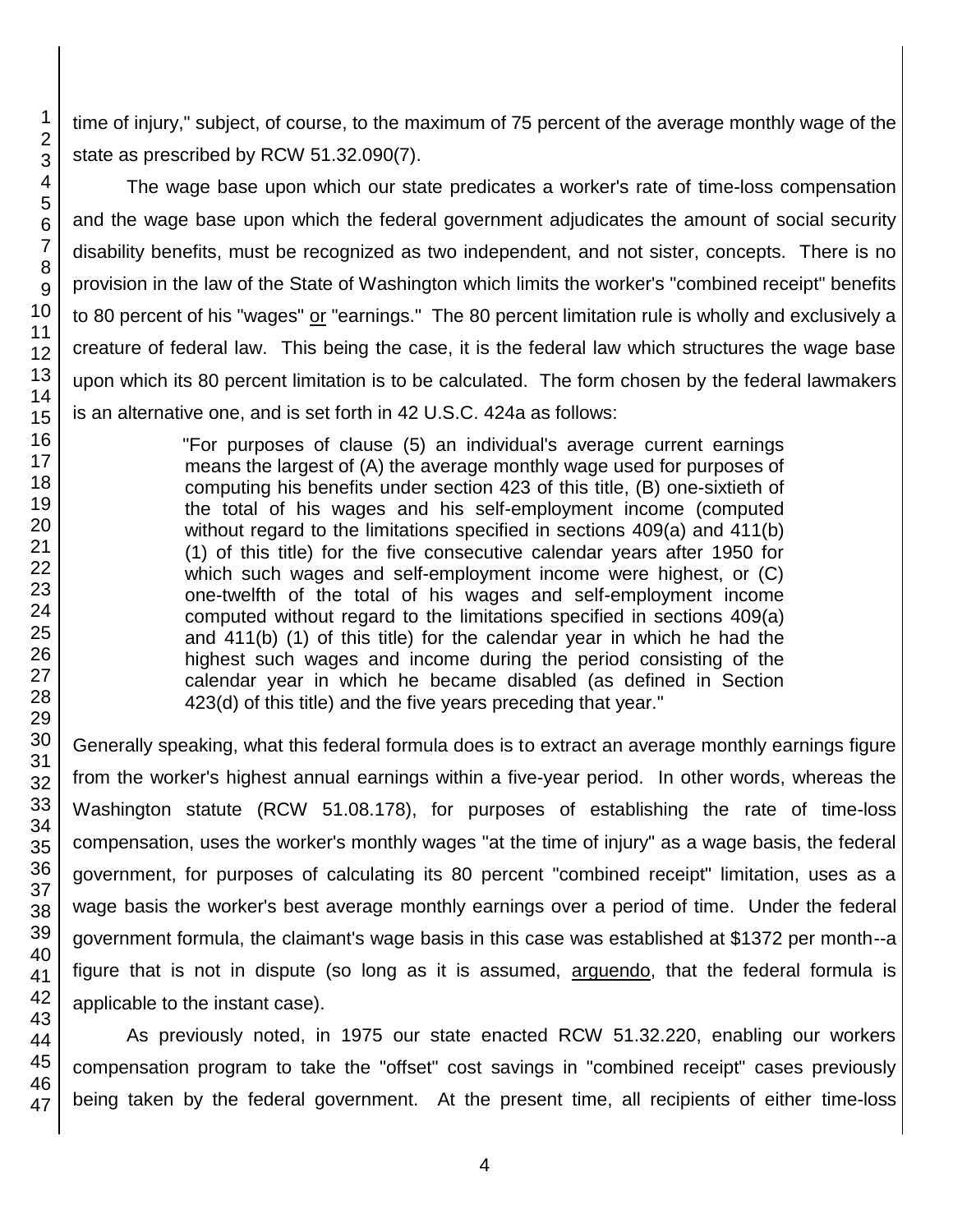compensation or permanent total disability pension payments under this state's workers' compensation program who are simultaneously receiving social security disability benefits are under the edicts of this statute. Specifically, it provides:

> "For persons under the age of 62 receiving compensation for temporary or permanent total disability pursuant to the provisions of chapter 51.32 RCW, such compensation shall be reduced by an amount equal to the benefits payable under the Federal Old-age Survivors and Disability Insurance Act as now or hereafter amended not to exceed the amount of the reduction established pursuant to 42 U.S.C. 424a. However, such a reduction shall not apply when the combined compensation provided pursuant to chapter 51.32 RCW and the Federal Old-age Survivors and Disability Insurance Act is less than the total benefits to which the Federal reduction would apply, pursuant to 42 U.S.C. 424a." (Emphasis supplied.)

As can be seen, our statute, in adopting the language "not to exceed the amount of the reduction established pursuant to 42 U.S.C. 424a," has, in effect, incorporated by reference the wage basis utilized by the federal government.

In sum, it is clear that the "average current earnings" provisions of 42 U.S.C. 424a, not the definition of "wages" in our state worker's compensation law, governs the calculation of the claimant's wage basis for purposes of then determining the amount of proper offset, if any, against his time-loss compensation benefits.

Secondly, and lastly, the claimant challenges the offset against time-loss compensation on the ground that the computation was based upon his total family allotment under social security of \$577.90, whereas it should have been based only upon that portion thereof attributable to his individual entitlement--i.e., upon \$320.20. Using this latter figure as the "federal portion" of the claimant's "combined benefits" would, of course, bring him well within the 80 percent limitation rule (even assuming the proper wage basis of\$1372 per month), thereby entitling him to receive timeloss compensation at the full rate of \$560 per month. As authority in support of the general concept of this proposition, the claimant cites this Board's decisions in In re Sam Agostinelli, Dec'd., Claim No. V-750217, Docket No. CV-18 (November 10, 1976), and In re John B. Welch, Dec'd., Claim No. V-760783, Docket No. CV-126 (November 21, 1977).

Insofar as material to this contention, the Board's holding in the above two decisions was to the effect that social security benefits payable on account of one family member (beneficiary) could not be considered as a collateral resource to be offset against benefits payable under our Crime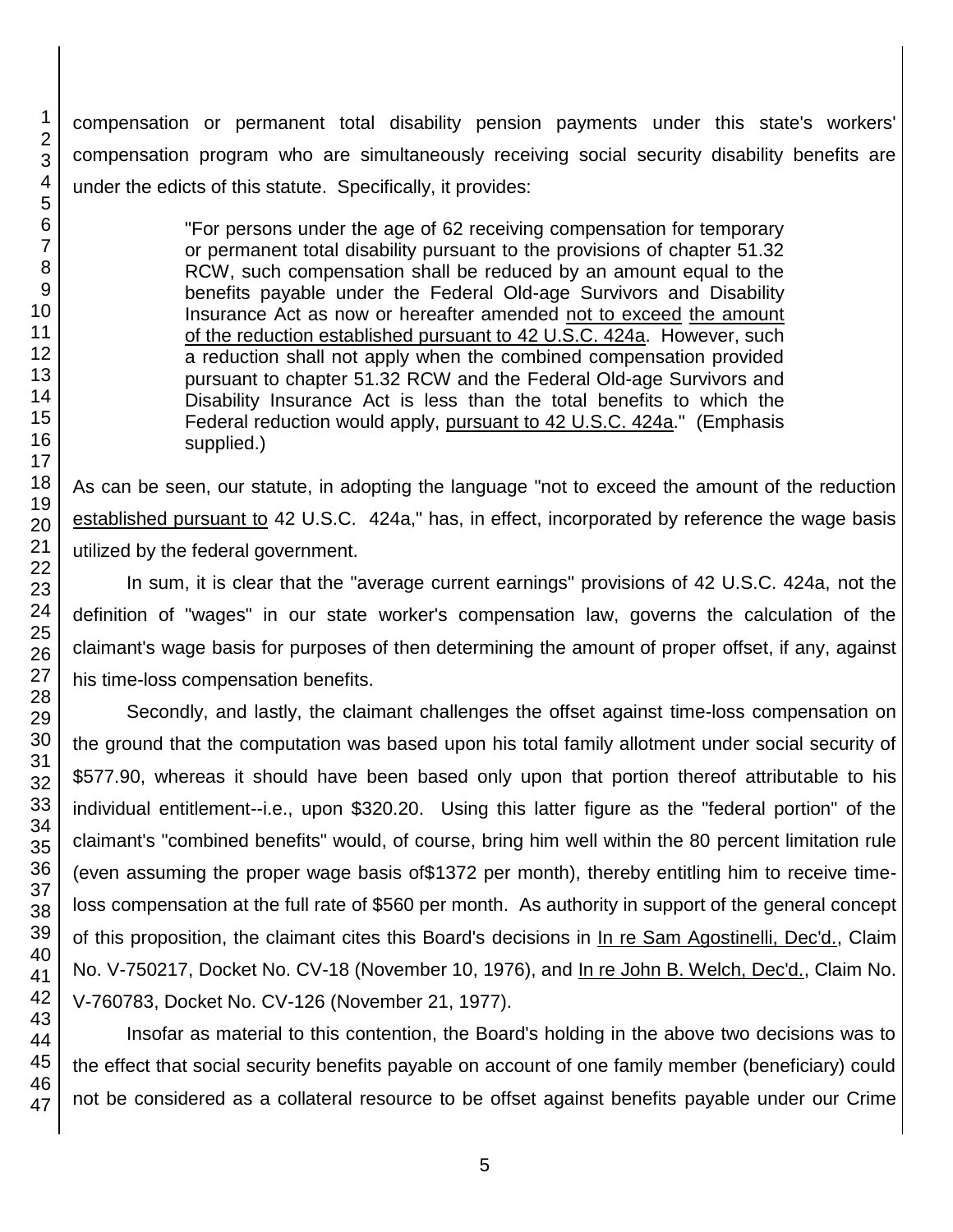Victims Compensation Act to another family member (beneficiary). Our holding to this effect was based directly upon what we deemed to be the intent of our legislature, as we gleaned it to be from interpretation of the express provisions of our Crime Victims Compensation Act itself, as well as from the manifest public and social purpose underlying the enactment of this remedial legislation. By contrast, to apply the general concept of our holding in those two cases to the case at hand, and thereby exclude the social security disability benefits attributable to the claimant's wife and two children from the offset computation, would, ironically, contravene the Congressional purpose of the "offset" legislation, which is "to preclude a claimant from receiving excessive combined benefits for the same disability." See Iglinsky v. Finch, 314 F. Supp. 425 (1970). Furthermore, it would contravene the plain mandate of the law itself, inasmuch as 42 U.S.C. 424a specifically provides that, in addition to the individual's disability insurance benefit, the wife's and children's benefits based on his disability status and earnings record (pursuant to Section402 of 42 U.S.C.) are also to be included in the offset calculation. In other words, it is the total family benefit under the social security law which must be included in the calculation. This is clear not only from the above-cited statutory provisions, but also from the federal regulations promulgated to implement them. See 20 CFR 404.408 of the Code of Federal Regulations.

It would appear (although we do not decide, in light of the facts and the contentions raised in this case) that claimant's argument (about considering only his benefit entitlement in the offset calculation) would have considerable persuasion if applied to the "state portion" rather than the "federal portion" of the "combined benefits" --provided, that the facts were such that he had been living separate and apart from his family. It has been judicially recognized by our Court that the portion of the monthly workers' compensation payment attributable to the child or children is to be regarded as a separate benefit from the portion of the monthly payment attributable as the parent's compensation, based on the statute (RCW 51.32.010) requiring payment of the child's portion to the legal custodian of the child where that person is other than the principal parent-recipient. See Gassaway v. Department of Labor and Industries, 18 Wn. App. 747 (1977), and cases cited therein. It is to be noted that, under this type of circumstance, in the federal government's administration and calculation of the offset as against social security disability benefits, the question of whether the portion of the workers' compensation benefit allocable to the worker's wife or children is or is not included in the offset calculation depends on to whom such payments are made: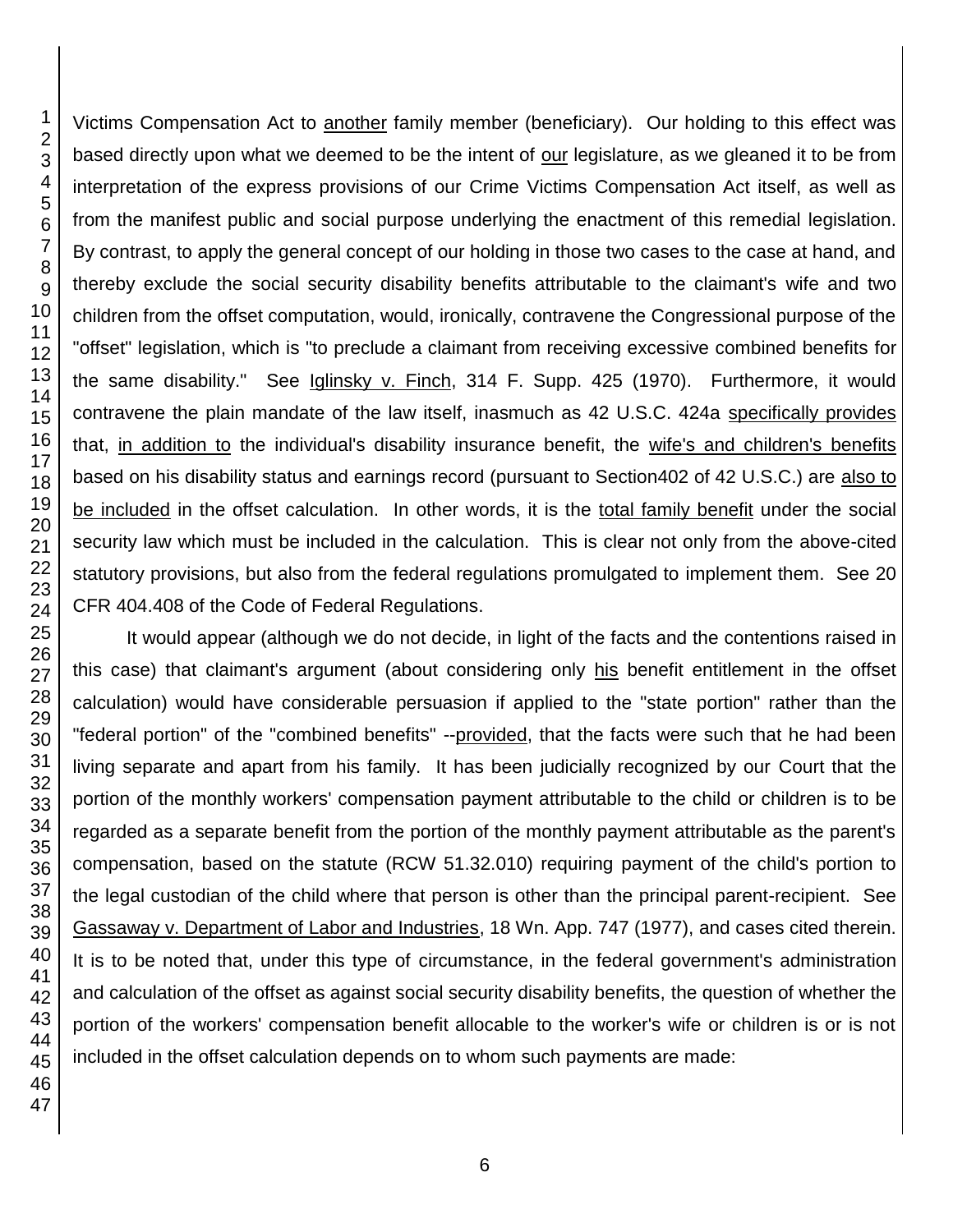"Some states pay additional amounts (in workmen's compensation benefits) for the worker's dependents. If these payments are made directly to the dependents, rather than the...[worker], they will be excluded in computing offset. If they are paid to the...[worker], they are included for offset purposes." (Emphasis supplied.)

Section 6035(a) of Social Security Claims Manual (exhibit 3 herein). See also, 20 CFR 404.408(h) of the Code of Federal Regulations. In this case, there is no question but what the claimant was living with his wife and two children and thus the entire amount of time-loss compensation was payable to him, and no portion was payable to his dependents or anyone else on their behalf. See RCW 51.32.060, 51.32.090, and 51.32.010. Thus, under the federal law as applied to the facts here, the full amount of the monthly time-loss compensation would be included in the calculation of the offset.

Therefore, it is clear that the Social Security Administration would adjudicate the offset calculation in this case, based on claimant's "total family entitlement" under both the social security disability law and our workers' compensation law. To give effect to his argument that only "his" portion of the social security family benefits should be counted in the offset computation--or to decide that only "his" portion of the total time-loss compensation should be so counted--would result in the claimant receiving more in "combined" disability benefits than he would have received if the "offset reversal" effected in 1975 by our legislature through the enactment of RCW 51.32.220 had not taken place. Quite certainly, such an anomalous result would not accord with either the intent of our lawmakers, in enacting RCW 51.32.220, or the intent of Congress, in the enactment of 42 U.S.C. 424a(d), permitting the individual states to take the "offset" which would otherwise be taken by the federal government.

All told, in specific answer to claimant's contention, we hold that the claimant's "total family entitlement" under social security of \$577.90 is the correct amount to be considered in the calculation of the "offset" to be taken against his time-loss compensation under our Workers' Compensation Act.

As a final note, the parties have stipulated that, due to erroneous payroll or wage figures originally supplied by the federal government, the offset which was actually taken by the selfinsured employer against the claimant's monthly time-loss compensation was excessive. Specifically, the claimant's rate of time-loss compensation at \$560 per month had been reduced by \$161.70 per month, whereas the correct figures show that it should have been reduced by only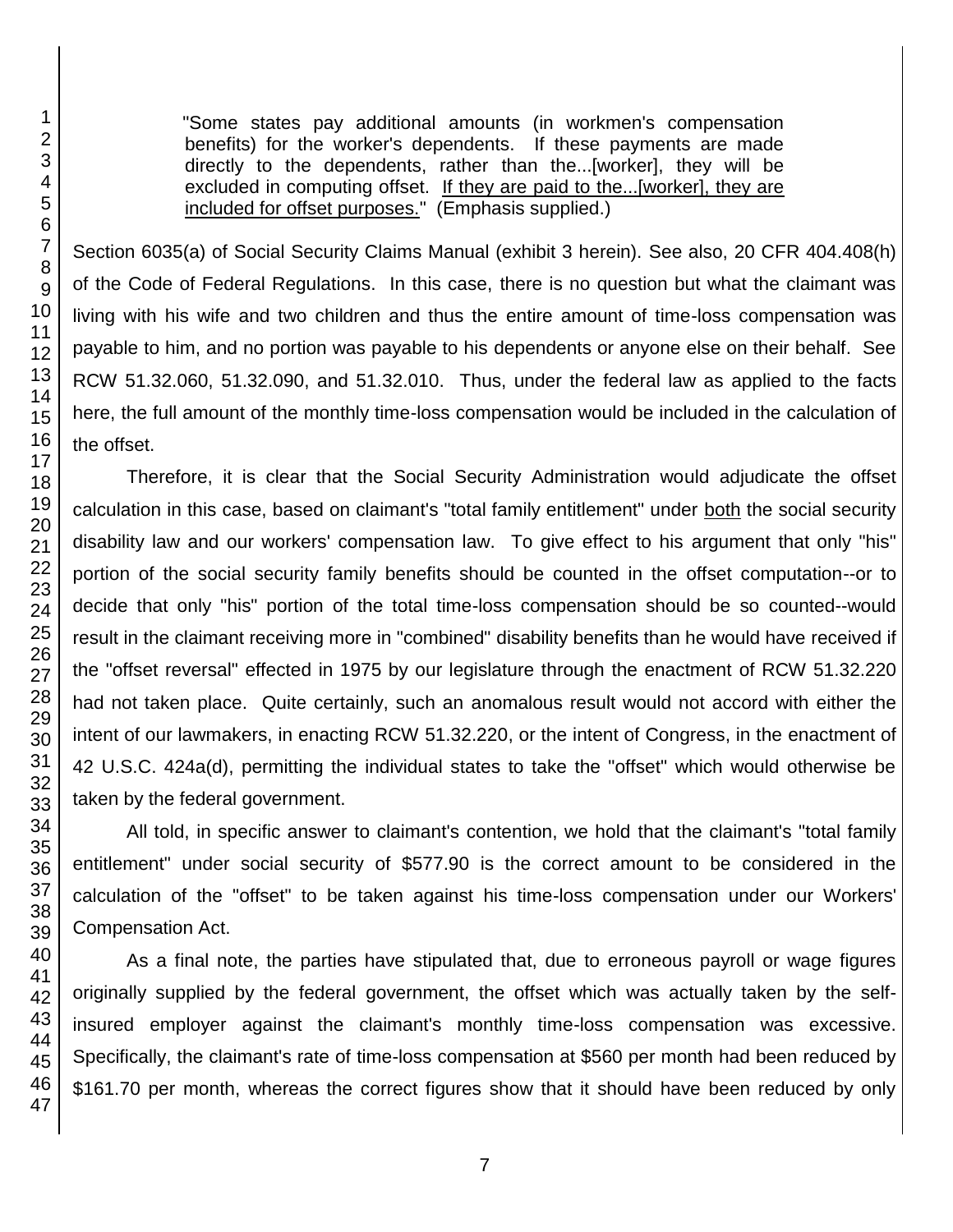\$40.30 per month. In other words, the claimant was actually paid time-loss compensation at the rate of \$398.30 per month, whereas he should have been paid at the rate of \$519.70 per month.

## **FINDINGS OF FACT**

Proposed Findings 1 through 4 of the Proposed Decision and Order dealing with the jurisdictional facts and the extent of claimant's permanent disability, are adopted by the Board and are incorporated herein by this reference. In addition, the Board makes Findings 5 and 6, as follows:

- 5. At all times material herein, the claimant resided with his wife and two children and had custody of his two children.
- 6. The offset or reduction taken against the claimant's monthly time-loss compensation by the self-insured employer, for the period from September 8, 1975 to March 22, 1977, should have been \$40.30 per month instead of the \$161.70 per month actually taken, per the following:

| Total social security disability benefits $=$ | \$577.90     |
|-----------------------------------------------|--------------|
| Time-loss compensation                        | \$560.00     |
|                                               | \$1137.90    |
| Maximum permissible combined benefits         |              |
| (80% of "average current earnings" of \$1372) | $= $1097.60$ |
| Excess over maximum, to deduct from time-loss | $=$ \$40.30  |

### **CONCLUSIONS OF LAW**

Based upon the foregoing findings, the Board makes the following conclusions:

- 1. The Board has jurisdiction of the parties and the subject matter of this appeal.
- 2. On or about March 22, 1977, when the Department closed this claim the claimant, Laverne D. McKenna, was permanently and totally disabled within the meaning of the Workers' Compensation Act as a result of his industrial injury of May 9, 1974.
- 3. The "average current earnings" provisions of 42 U.S.C. 424a of the federal code govern the calculation of the claimant's wage basis, for purposes of determining the proper offset or reduction to be taken against his time-loss compensation benefits because of his simultaneous receipt of federal social security disability benefits.
- 4. The claimant's "total family entitlement" in social security disability benefits is the correct amount to be considered in the calculation of the proper offset or reduction to be taken against his time-loss compensation benefits.